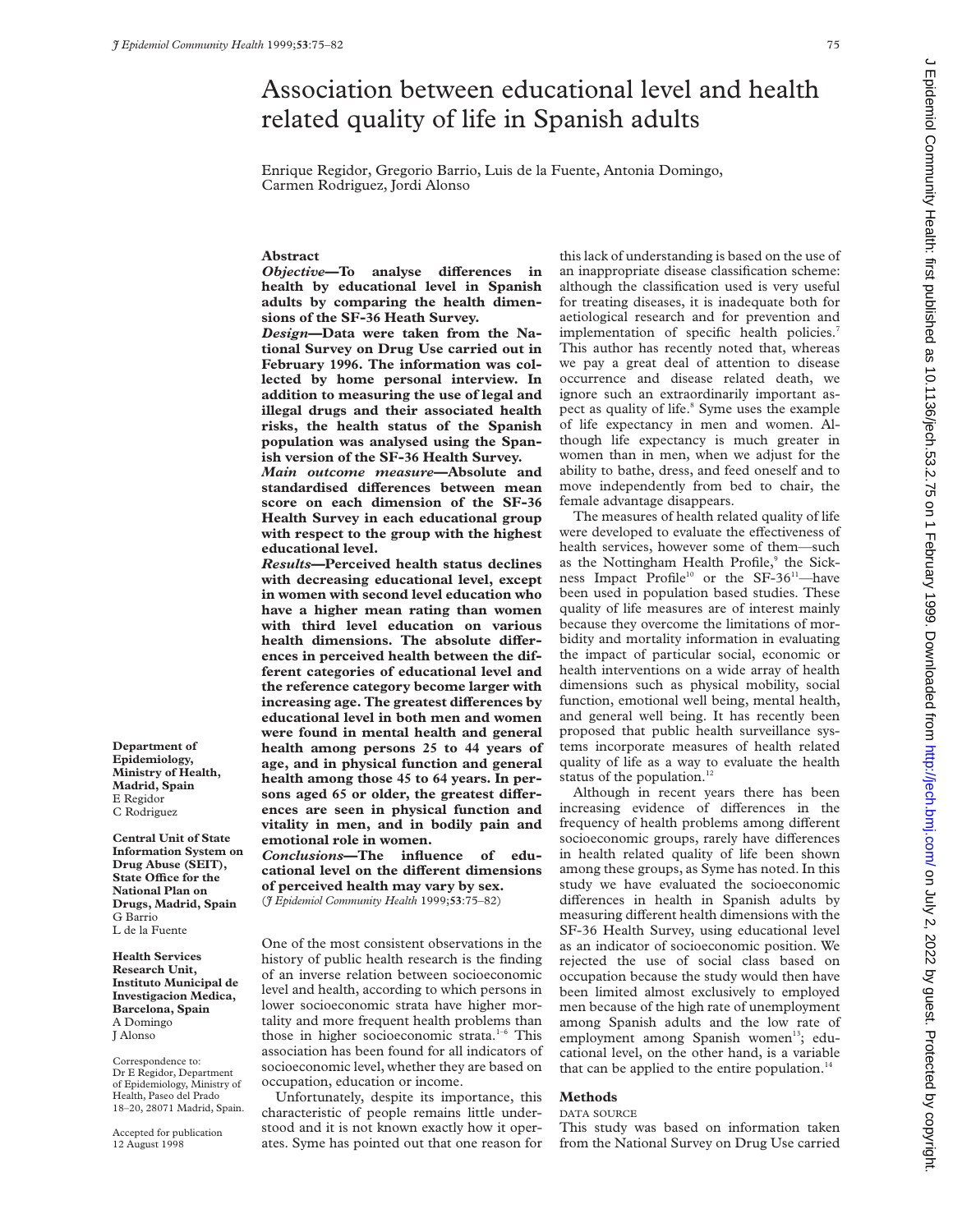*Table 1 Number of men and women analysed, by age and educational level*

| Educational level      | Men       |           |           | Women     |           |           |
|------------------------|-----------|-----------|-----------|-----------|-----------|-----------|
|                        | $25 - 44$ | $45 - 65$ | $\geq 65$ | $25 - 44$ | $45 - 65$ | $\geq 65$ |
| Total                  | 1724      | 1174      | 827       | 1724      | 1311      | 1063      |
| Third level            | 359       | 151       | 54        | 345       | 85        | 21        |
| Second level           | 952       | 371       | 121       | 935       | 337       | 107       |
| First level            | 298       | 347       | 243       | 303       | 446       | 261       |
| No education completed | 115       | 305       | 409       | 141       | 443       | 674       |

out within the framework of the National Plan on Drugs, the field work for which was conducted in February 1996. The sampling universe was the non-institutionalised population aged 15 years or older residing in Spain. The information was collected by personal interview in the residence of the persons interviewed. Before measuring the use of legal and illegal drugs and the perceived risks associated with them, the health status of the Spanish population was evaluated using the Spanish version of the SF-36 Health Survey.<sup>15 16</sup>

The sample size was 9984 persons. A multistage stratified sampling procedure was used. The first stage units (census sections) were randomly selected, after stratifying by region and size of municipality of residence. Then, within each census section the buildings and homes to be sampled were selected using the procedure of random routes. Finally, the last stage sampling units—the individuals—were selected randomly from all persons living in the same household.

As the survey was also intended to measure illicit drug use, which is mainly concentrated in the 15–39 year age group, it was decided to over-represent this group in the sample. Therefore for each person over 39 years of age three persons 15–39 years of age were selected. The proportionality of the sample was then restored by assigning each person selected a weighting coefficient in function of the age group, sex, and region of residence. Some 19.9% of the interviews were made after one or more previously selected people refused to answer the questionnaire or could not be located after three visits to the household. In the sample finally interviewed the percentage of people with no education completed (22%)

*Table 2 Mean (SEM) ratings on the SF-36 Health Questionnaire for the whole population of men and for men with third level education and absolute differences in mean range (95% CI) in the other groups with respect to the reference group†*

|                                 | Age                                    |                                            |                                                 |  |  |
|---------------------------------|----------------------------------------|--------------------------------------------|-------------------------------------------------|--|--|
|                                 | $25 - 44$                              | $45 - 65$                                  | $\geq 65$                                       |  |  |
| Physical functioning            |                                        |                                            |                                                 |  |  |
| Whole population                | 96.0(0.3)                              | 86.5(0.6)                                  | 65.8(1.0)                                       |  |  |
| Third level                     | 97.7 (0.4)                             | 93.4(1.1)                                  | 86.3 (2.2)                                      |  |  |
| Second level                    | $-2.2$ (-4.0, -0.4) <sup>*</sup>       | $-2.6(-7.4, 2.0)$                          | $-11.2$ (-21.7, -0.6)*                          |  |  |
| First level                     | $-1.2$ ( $-3.5, -1.0$ )                | $-9.0$ (-13.7, -4.2)*                      | $-19.8$ (-29.5, -10.0)*                         |  |  |
| No education completed          | $-3.0(-6.1, 0.1)$                      | $-13.1$ (-17.9, -8.2) <sup>*</sup>         | $-26.6$ (-35.9, -17.2)*                         |  |  |
| Role physical                   |                                        |                                            |                                                 |  |  |
| Whole population                | 92.5(0.6)                              | 84.0 (1.0)                                 | 75.8 (1.4)                                      |  |  |
| Third level                     | 95.1(1.0)                              | 94.0(1.5)                                  | 95.5(2.2)                                       |  |  |
| Second level                    | $-3.2(-6.9, 0.5)$                      | $-4.4 (-12.2, 3.3)$                        | $-4.6$ ( $-20.1$ , 10.8)                        |  |  |
| First level                     | $-2.4 (-7.1, 2.2)$                     | $-11.9$ (-19.8, -4.0)*                     | $-19.3$ (-33.5, -5.0)*                          |  |  |
| No education completed          | $-5.6(-12.0, 0.8)$                     | $-19.6$ $(-27.6, -11.6)$ *                 | $-27.1$ $(-40.8, -13.4)$ *                      |  |  |
| Bodily pain                     |                                        |                                            |                                                 |  |  |
| Whole population                | 88.5 (0.5)                             | 79.9 (0.8)                                 | 76.8 (1.0)                                      |  |  |
| Third level                     | 90.2(1.0)                              | 89.0(1.5)                                  | 92.6(1.7)                                       |  |  |
| Second level                    | $-2.0(-5.1, 1.0)$                      | $-5.8(-12.2, 0.5)$                         | $-10.7(-21.6, 0.2)$                             |  |  |
| First level                     | $-1.5(-5.4, 2.4)$                      | $-10.1$ $(-16.0, -6.2)$ *                  | $-15.0$ $(-25.1, -4.9)$ *                       |  |  |
| No education completed          | $-4.4(-9.7, 1.0)$                      | $-16.4$ (-22.9, -9.8)*                     | $-19.9$ (-29.6, -10.2)*                         |  |  |
| General health                  |                                        |                                            |                                                 |  |  |
| Whole population                | 76.7 (0.4)                             | 67.4 (0.6)                                 | 55.2 (0.8)                                      |  |  |
| Third level                     | 80.7(0.8)                              | 74.8 (1.4)                                 | 66.7(2.5)                                       |  |  |
| Second level                    | $-4.4$ $(-7.0, -1.7)$ *                | $-0.7(-5.6, 4.1)$                          | $-1.0$ ( $-23.9, -8.3$ )                        |  |  |
| First level                     | $-5.7$ (-9.0, -2.3)*                   | $-11.1$ $(-16.0, -6.2)$ *                  | $-11.2$ (-19.4, -3.1)*                          |  |  |
| No education completed          | $-9.1$ (-13.7, -4.5)*                  | $-15.0$ $(-20.0, -10.0)$ *                 | $-16.2$ (-9.3, 7.9)*                            |  |  |
| Vitality                        |                                        |                                            |                                                 |  |  |
| Whole population                | 74.1 (0.4)                             | 69.1(0.7)                                  | 60.0(0.8)                                       |  |  |
| Third level                     | 76.2 (0.8)                             | 74.8 (1.4)                                 | 76.2 (2.0)                                      |  |  |
| Second level                    | $-2.7$ (-5.3, -0.0)*                   | $-2.8(-8.1, 2.5)$                          | $-7.5$ ( $-16.5$ , 1.4)                         |  |  |
| First level                     | $-1.3(-4.7, 2.0)$                      | $-7.7$ ( $-13.0, -2.2$ )*                  | $-14.3$ $(-22.5, -6.0)$ *                       |  |  |
| No education completed          | $-5.5$ $(-10.1, -0.9)$ *               | $-10.0$ (-15.5, 4.5)*                      | $-22.0$ $(-29.9, -14.0)$ *                      |  |  |
| Social functioning              |                                        |                                            |                                                 |  |  |
| Whole population<br>Third level | 95.4(0.3)                              | 91.8(0.5)                                  | 84.7 (0.9)                                      |  |  |
| Second level                    | 96.2(0.6)                              | 95.4(1.0)                                  | 96.4(1.0)                                       |  |  |
| First level                     | $-0.9$ ( $-2.8$ , 1.0)                 | $-0.7$ ( $-4.8, 3.5$ )                     | $-5.9(-15.4, 3.7)$<br>$-10.1$ $(-18.9, -1.2)$ * |  |  |
| No education completed          | $-0.8(-3.3, 1.6)$<br>$-2.3(-5.6, 1.0)$ | $-3.5(-7.7, 0.7)$<br>$-9.0$ (-13.3, -4.6)* | $-16.0 (24.5, -7.5)$ *                          |  |  |
| Role emotional                  |                                        |                                            |                                                 |  |  |
| Whole population                | 95.2(0.6)                              | 93.1(0.7)                                  | 87.6(1.1)                                       |  |  |
| Third level                     | 97.3(0.8)                              | 98.1(0.7)                                  | 100.0(0.0)                                      |  |  |
| Second level                    | $-3.0$ ( $-5.8$ , $-0.1$ )*            | $-2.3(-7.8, 3.5)$                          | $-4.6(-16.8, 7.7)$                              |  |  |
| First level                     | $-0.7(-4.3, 2.9)$                      | $-4.6(-10.2, 1.1)$                         | $-14.0$ (-25.3, -2.7)*                          |  |  |
| No education completed          | $-5.2$ (-10.0, -0.3)*                  | $-11.1$ $(-16.9, -5.3)$ *                  | $-15.3$ (-16.8, -7.7)*                          |  |  |
| Mental health                   |                                        |                                            |                                                 |  |  |
| Whole population                | 77.8 (0.4)                             | 76.8(0.6)                                  | 73.6 (0.7)                                      |  |  |
| Third level                     | 80.6 (0.8)                             | 82.3(1.3)                                  | 86.2 (1.9)                                      |  |  |
| Second level                    | $-3.0$ (-5.5, -0.4)*                   | $-3.0(-7.4, 1.5)$                          | $-8.9$ (-17.2, -0.6) <sup>*</sup>               |  |  |
| First level                     | $-3.0(-6.2, 0.2)$                      | $-5.5$ (-9.9, -0.9)*                       | $-11.2$ (-18.8, -3.5)*                          |  |  |
| No education completed          | $-9.5$ ( $-13.9, -5.1$ )*              | $-11.1$ (-15.7, -6.4)*                     | $-16.2$ (-23.5, -8.8)*                          |  |  |

 $\dagger$  Difference between the mean rating at each educational level and the rating of the group with the third level education. \* Statistically significant difference  $(p<0.05)$ .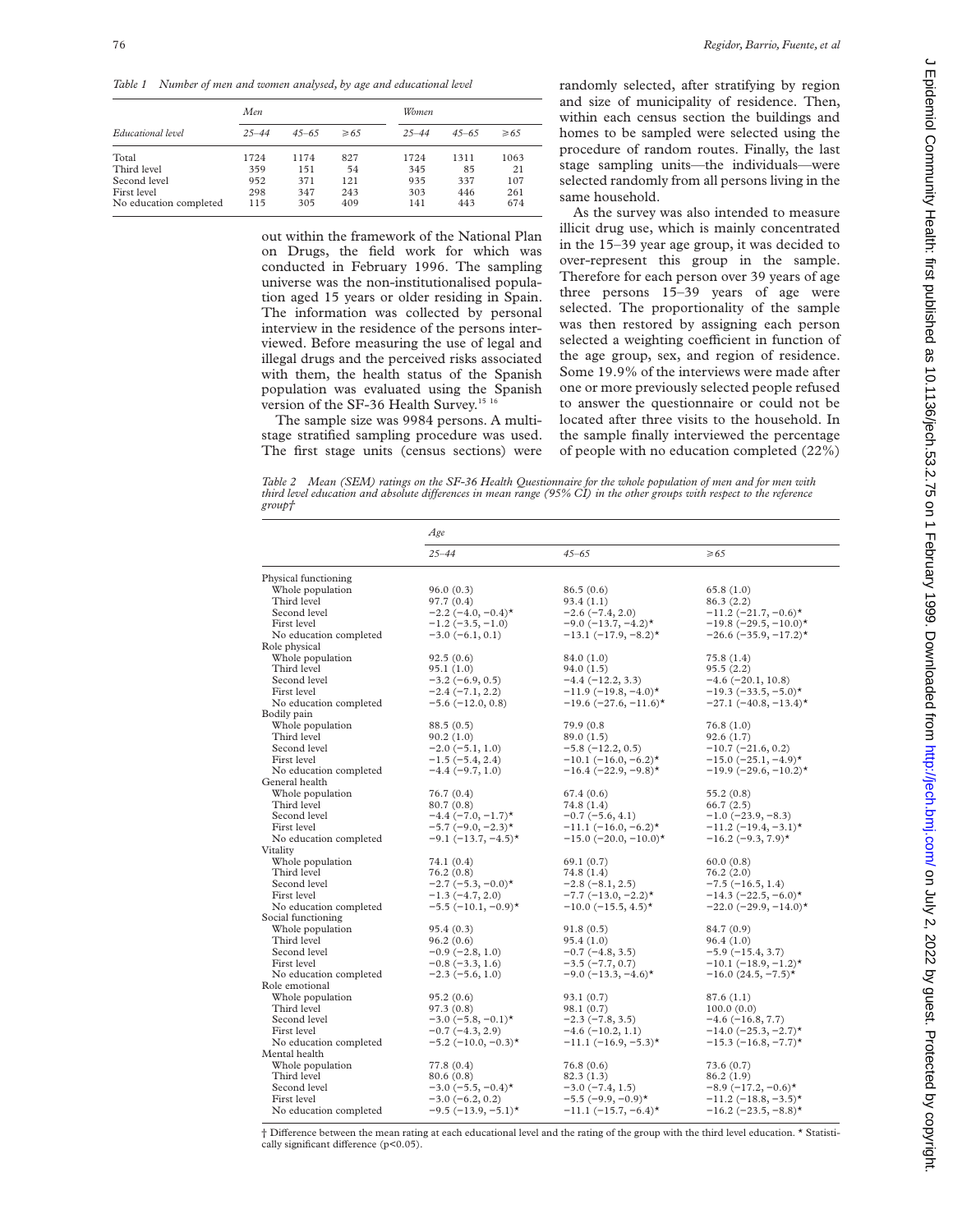*Table 3 Mean (SEM) ratings on the SF-36 Health Questionnaire for the whole population of women and for women with third level education and absolute diVerences in mean range (95% CI) in the other groups with respect to the reference group†*

|                                        | Age                              |                              |                                    |  |  |
|----------------------------------------|----------------------------------|------------------------------|------------------------------------|--|--|
|                                        | $25 - 44$                        | $45 - 65$                    | $\geq 65$                          |  |  |
| Physical functioning                   |                                  |                              |                                    |  |  |
| Whole population                       | 93.4(0.3)                        | 78.8 (0.6)                   | 55.8 (0.9)                         |  |  |
| Third level                            | 94.0 (0.8)                       | 89.4 (1.7)                   | 68.3(3.7)                          |  |  |
| Second level                           | $0.6(-1.5, 2.7)$                 | $-3.4 (-10.0, 3.1)$          | $-2.9(-18.9, 13.2)$                |  |  |
| First level                            | $-2.7$ (-5.4, -0.1) <sup>*</sup> | $-8.8, (-15.2, -2.3)$ *      | $-7.0$ ( $-22.2$ , 8.3)            |  |  |
| No education completed                 | $-4.7$ $(-8.1, -1.3)$ *          | $-19.6$ (-26.0, -13.2)*      | $-16.6$ (-31.5, -1.6)*             |  |  |
| Role physical                          |                                  |                              |                                    |  |  |
| Whole population                       | 87.5(0.7)                        | 77.4 (1.1)                   | 60.5(1.4)                          |  |  |
| Third level                            | 87.3 (1.6)                       | 86.6 (3.5)                   | 85.8 (4.6)                         |  |  |
| Second level                           | $1.5(-3.2, 6.2)$                 | $-5.3(-16.5, 5.9)$           | $-20.3(-46.4, 5.8)$                |  |  |
| First level                            | $-2.8(-8.6, 3.1)$                | $-7.7$ ( $-18.6, 3.3$ )      | $-22.8(-47.6, 2.0)$                |  |  |
| No education completed                 | $-1.4(-8.9, 6.1)$                | $-15.8$ (-26.8, -4.7)*       | $-27.8$ ( $-52.1, -3.6$ )*         |  |  |
| Bodily pain                            |                                  |                              |                                    |  |  |
| Whole population                       | 82.3(0.6)                        | 70.0 (0.9)                   | 59.5 (1.0)                         |  |  |
| Third level                            | 84.2 (1.2)                       | 76.4(3.1)                    | 79.4(5.0)                          |  |  |
| Second level                           | $-1.0$ ( $-4.8$ , 2.7)           | $0.7(-8.2, 9.5)$             | $-11.4 (-29.7, 6.8)$               |  |  |
| First level                            | $-5.1$ (-9.8, -0.3)*             | $-7.1 (-15.7, 1.6)$          | $-20.9$ $(-38.3, -3.5)$ *          |  |  |
| No education completed                 | $-6.1$ $(-12.2, -0.1)$ *         | $-12.1$ $(-20.8, -3.5)$ *    | $-21.4$ (-38.4, -4.4) <sup>*</sup> |  |  |
| General health                         |                                  |                              |                                    |  |  |
| Whole population                       | 74.5 (0.4)                       | 62.3(0.6)                    | 49.1 (0.7)                         |  |  |
| Third level                            | 77.5 (0.9)                       | 70.1 (1.7)                   | 55.3 (3.5)                         |  |  |
| Second level                           | $-2.0$ ( $-4.6, 0.6$ )           | $0.0$ (-6.2, 6.3)            | $2.8(-10.2, 15.9)$                 |  |  |
| First level                            | $-7.2$ ( $-10.5$ , $-3.9$ )*     | $-8.1$ $(-14.2, -1.9)$ *     | $-3.9(-16.3, 8.4)$                 |  |  |
| No education completed                 | $-7.9$ (-12.0, -3.7)*            | $-15.0$ $(-21.1, -8.8)$ *    | $-8.7$ ( $-20.8, -3.4$ )           |  |  |
| Vitality                               |                                  |                              |                                    |  |  |
| Whole population                       | 69.1(0.5)                        | 61.9 (0.6)                   | 52.0 (0.7)                         |  |  |
| Third level                            | 71.9 (1.0)                       | 65.0(2.4)                    | 59.5 (3.5)                         |  |  |
| Second level<br>First level            | $-2.6(-5.7, 0.4)$                | $2.1(-4.5, 8.6)$             | $-2.6$ ( $-15.8$ , 10.5)           |  |  |
|                                        | $-6.4$ (-10.2, -2.5)*            | $-2.7$ $(-9.1, 3.7)$         | $-6.2$ ( $-18.8, 6.3$ )            |  |  |
| No education completed                 | $-3.3(-8.2, 1.5)$                | $-8.0$ ( $-14.5$ , $-1.5$ )* | $-9.0$ ( $-15.8$ , 10.6)           |  |  |
| Social functioning<br>Whole population | 92.4(0.4)                        | 87.5(0.6)                    | 78.1 (0.8)                         |  |  |
| Third level                            | 92.9(0.9)                        | 91.9(2.1)                    | 89.3 (4.0)                         |  |  |
| Second level                           | $0.4 (-2.2, 2.9)$                | $-3.1(-9.6, 3.4)$            | $-7.4(-22.8, 8.1)$                 |  |  |
| First level                            | $-2.6(-5.7, 0.6)$                | $-3.9(-10.3, 2.4)$           | $-10.6$ ( $-25.3, 4.0$ )           |  |  |
| No education completed                 | $-2.9(-6.9, 1.1)$                | $-6.8$ (-13.1, -0.4)*        | $-12.4 (-26.7, 1.9)$               |  |  |
| Role emotional                         |                                  |                              |                                    |  |  |
| Whole population                       | 89.7 (0.7)                       | 83.2 (1.0)                   | 74.3 (1.3)                         |  |  |
| Third level                            | 92.6(1.3)                        | 92.9(2.3)                    | 100.0(0.0)                         |  |  |
| Second level                           | $-2.6(-6.9, 1.7)$                | $-6.5(-16.7, 3.7)$           | $-20.4(-44.4, 3.5)$                |  |  |
| First level                            | $-6.3$ (-11.7, -0.9)*            | $-8.7(-18.7, 1.2)$           | $-28.1$ (-50.8, -5.3)*             |  |  |
| No education completed                 | $-4.6(-11.4, 2.2)$               | $-14.9$ (-24.8, -5.0)*       | $-26.4$ (-48.6, -4.2)*             |  |  |
| Mental health                          |                                  |                              |                                    |  |  |
| Whole population                       | 73.7(0.5)                        | 67.9(0.6)                    | 64.8 (0.7)                         |  |  |
| Third level                            | 78.8 (0.9)                       | 70.6 (1.9)                   | 69.3 (4.2)                         |  |  |
| Second level                           | $-4.7$ (-7.6, -1.7)*             | $2.1(-4.2, 8.7)$             | $0.6$ (-11.7, 13.0)                |  |  |
| First level                            | $-10.2$ (-13.8, -6.6)*           | $-2.9(-9.0, 3.2)$            | $-4.4(-16.1, 7.3)$                 |  |  |
| No education completed                 | $-9.7$ (-14.3, -5.1)*            | $-6.7$ (-12.9, -0.6)*        | $-5.6$ ( $-17.0, 5.8$ )            |  |  |
|                                        |                                  |                              |                                    |  |  |

† DiVerence between the mean rating at each educational level and the rating of the group with the third level education. \* Statistically significant difference  $(p<0.05)$ .

was slightly larger than in the general population (18%). This study has been limited to the population of persons aged 25 or older.

### THE SF-36 HEALTH SURVEY

The SF-36 is a generic instrument containing 36 items covering eight dimensions of perceived health: general health perceptions (5 items), physical functioning (10 items), role limitations because of physical functioning (4 items), bodily pain (2 items), general mental health (5 items), role limitations because of

emotional problems (3 items), vitality (4 items), and social functioning (2 items). The remaining item, relating to change in health, is not scored as a separate dimension. The items detect both positive and negative states of functional status, well being and an "overall evolution of health".<sup>11 17</sup>

For each dimension of the SF-36, the items were coded, aggregated, and transformed on a scale ranging from 0 (the worst health status) to 100 (the best health status), as described in the scoring manual.<sup>18</sup> An algorithm was

*Table 4 Mean increase (95% CI) in the value of each dimension associated with one year additional education, adjusted by marital and occupational status*

|                      | Men                 |                   |                  | Women               |                  |                  |  |
|----------------------|---------------------|-------------------|------------------|---------------------|------------------|------------------|--|
|                      | $25 - 44$           | $45 - 64$         | $65+$            | $25 - 44$           | $45 - 64$        | $65+$            |  |
| Physical functioning | $0.10(-0.03, 0.24)$ | 0.79(0.52, 1.05)  | 1.89(1.42, 2.36) | 0.24(0.08, 0.41)    | 1.54(1.22, 1.86) | 2.05(1.46, 2.64) |  |
| Role physical        | $0.24(-0.03, 0.52)$ | 1.23 90.78, 1.68) | 2.20(1.51, 2.89) | $1.12(-0.23, 0.49)$ | 1.19(0.64, 1.74) | 2.05(1.08, 3.01) |  |
| Bodily pain          | 0.25(0.12, 0.49)    | 1.01(0.64, 1.38)  | 1.17(0.69, 1.65) | 0.43(0.13, 0.72)    | 1.04(0.60, 1.47) | 1.68(1.01, 2.36) |  |
| General health       | 0.53(0.33, 0.72)    | 1.04(0.77, 1.31)  | 1.45(1.06, 1.84) | 0.68(0.48, 0.88)    | 1.38(1.07, 1.68) | 1.55(1.06, 2.03) |  |
| Vitality             | $0.18(-0.01, 0.39)$ | 0.68(0.38, 0.99)  | 1.68(1.29, 2.08) | 0.47(0.24, 0.71)    | 0.92(0.60, 1.23) | 1.13(0.64, 1.61) |  |
| Social fuctioning    | $0.13(-0.01, 0.27)$ | 0.53(0.30, 0.77)  | 1.08(0.66, 1.50) | 0.24(0.04, 0.44)    | 0.53(0.21, 0.85) | 1.21(0.64, 1.78) |  |
| Role emotional       | 0.26(0.05, 0.48)    | 0.63(0.31, 0.96)  | 1.18(0.64, 1.72) | 0.36(0.03, 0.69)    | 1.21(0.71, 1.71) | 1.45(0.56, 2.35) |  |
| Mental health        | 0.43(0.24, 0.62)    | 0.70(0.44, 0.95)  | 0.97(0.60, 1.33) | 0.83(0.60, 1.05)    | 0.79(0.48, 1.10) | 0.85(0.40, 1.31) |  |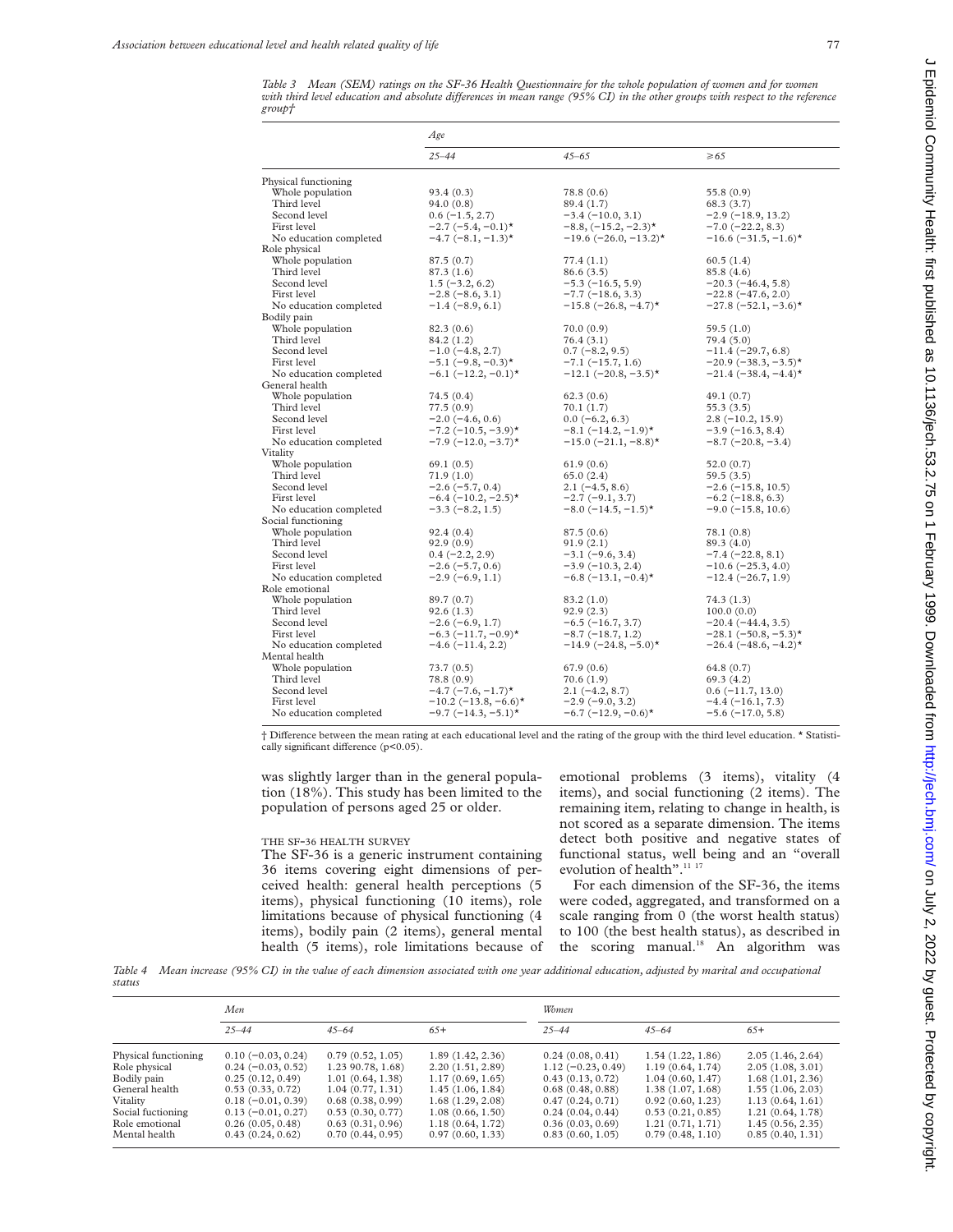

*Figure 1* Standardised differences in mean ratings on the SF-36 between the group with *the third level education and the other educational level groups, by age group for men.*

executed to impute missing information whenever there was information for at least half of the items of the dimension.<sup>17</sup>

## ANALYSIS

The persons interviewed were shown a card containing a classification with nine educational levels, and they were asked which was the highest educational level they had attained. Based on the answers given to this question, the persons were divided into four groups depending on the level attained: no education completed, first level education, second level education, and third level education. Differences in the mean ratings on each dimension in each group were analysed in men and women with respect to the group with third level education, which was taken as the reference group. To assess the association between educational level and age the present analysis was made in three age groups: 25–44 years, 45–64 years, and 65 years and older. The internal consistency of the different dimensions of the SF-36 Health Questionnaire in these age groups was acceptable. All values of Cronbach's alpha were above 0.7, except for the vitality dimension in men aged 25–34 years, which had a value of 0.69.

The results are presented as absolute differences and as standardised differences. Absolute differences make it possible to compare the health of different groups with regard to the reference group. The statistical significance of these differences was measured using Student's *t* test. Because multiple comparisons were made, we used Bonferroni's method to guarantee a type 1 error of 0.05 for the entire set of comparisons.

Ordinary least squares regression was also used to evaluate the effect of education on each dimension, adjusted for marital status and occupation in each age and sex group. Each of the nine educational levels on the questionnaire was previously assigned a mean number of years of education. The effect of education is thus expressed as a mean increase in the score of each dimension for each additional year of education.

The standardised differences were calculated by dividing the absolute differences by the standard deviation of the whole population.<br>This is known as the effect size.<sup>19</sup> It has been suggested that an effect size of 0.2 reflects small differences in health status, a value of 0.5, moderate differences, and a value of 0.8, large differences.<sup>20</sup> The results obtained are presented graphically, making it possible to compare the health of educational level groups with respect to the reference group across each dimension of the SF-36 Health Survey.

### **Results**

Table 1 shows the number of men and women analysed, distributed by age and educational level. Tables 2 and 3 show the mean scores in each dimension of the SF-36 Health Survey for men and women, respectively, and for each age group studied, for the whole population and for persons with third level education (the reference group). It also shows the absolute differences between the mean ratings of the rest of the educational level groups and the reference group.

In general, perceived health status declined with decreasing educational level, so that the lowest scores were found in persons with the least education. The exception to this rule is some dimensions in women; specifically, women with second level education showed higher scores than women with third level edu-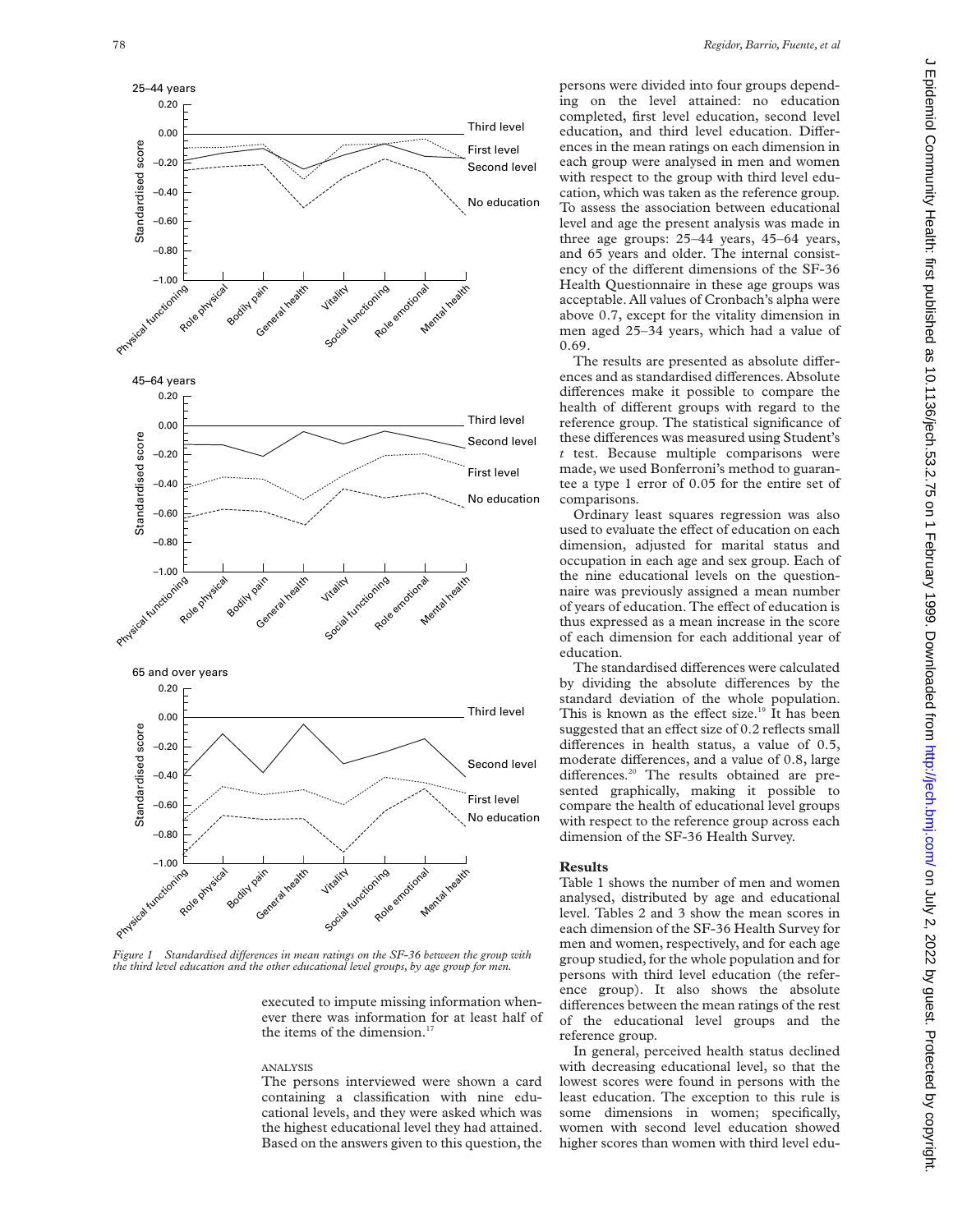

*Figure 2* Standardised differences in mean ratings on the SF-36 between the group with *the third level education and the other educational level groups, by age group for women.*

cation in physical function, physical role, and social function in the 25–44 year age group, in general health and mental health in those older than 45, and in vitality in those 45–64 years of age.

In men, statistically significant differences in all health dimensions were found in the 45–64 and the 65 and over age groups—mainly in persons with first level education and in those with no education completed. In women,

- The lowest ratings on the dimensions of the SF-36 Health Questionnaire are found among persons with the lowest educational level.
- $\bullet$  In men, the highest ratings on the dimensions of the SF-36 Health Questionnaire are found among those with third level education, whereas in women the highest ratings on several dimensions are found among those with second level education.
- · In men, the absolute differences in perceived health by educational level increase with age, however this phenomenon is not found in women for all dimensions.

statistically significant differences were also found in these age groups—mainly in those with no education—except for the dimensions of general health, vitality, social function, and general health in those 65 and over. In the 25–44 year age group, statistically significant differences were found for only some health dimensions, in both men and women.

On the other hand, differences in perceived health between the different educational level categories and the reference category become larger with increasing age, although among women this phenomenon was not seen for physical function, general health or metal health**.** Likewise, table 4 shows that the mean increase in the score of each dimension associated with one additional year of education is larger with increasing age.

Figures 1 and 2 show the standardised differences between the ratings of each group and the rating of the reference group. These figures reproduce the results observed in tables 2 and 3; they also allow comparisons among the different dimensions. Thus, it can be seen that the largest differences in persons 25-44 years of age are produced in mental health and general health, in both men and women. In the 45–64 year age group, the largest differences are seen in physical function and general health, in both men and women; and in the 65 and over age group, the largest differences are seen in physical function and vitality in men, and in bodily pain and emotional role in women.

## **Discussion**

The results of this study show that, in general, persons with a high educational level—third level—rate their health status higher than persons with a low educational level—no education completed or first level education. In all the groups analysed the mean score in all the dimensions of the Health Survey was lower in persons with no education than in those with third level education. Likewise, in general, it is seen that the mean rating on any dimension is lower in persons with no education than in those with first level education, lower in persons with first level than in those with second level and, in turn, lower in persons with second level than in those with third level edu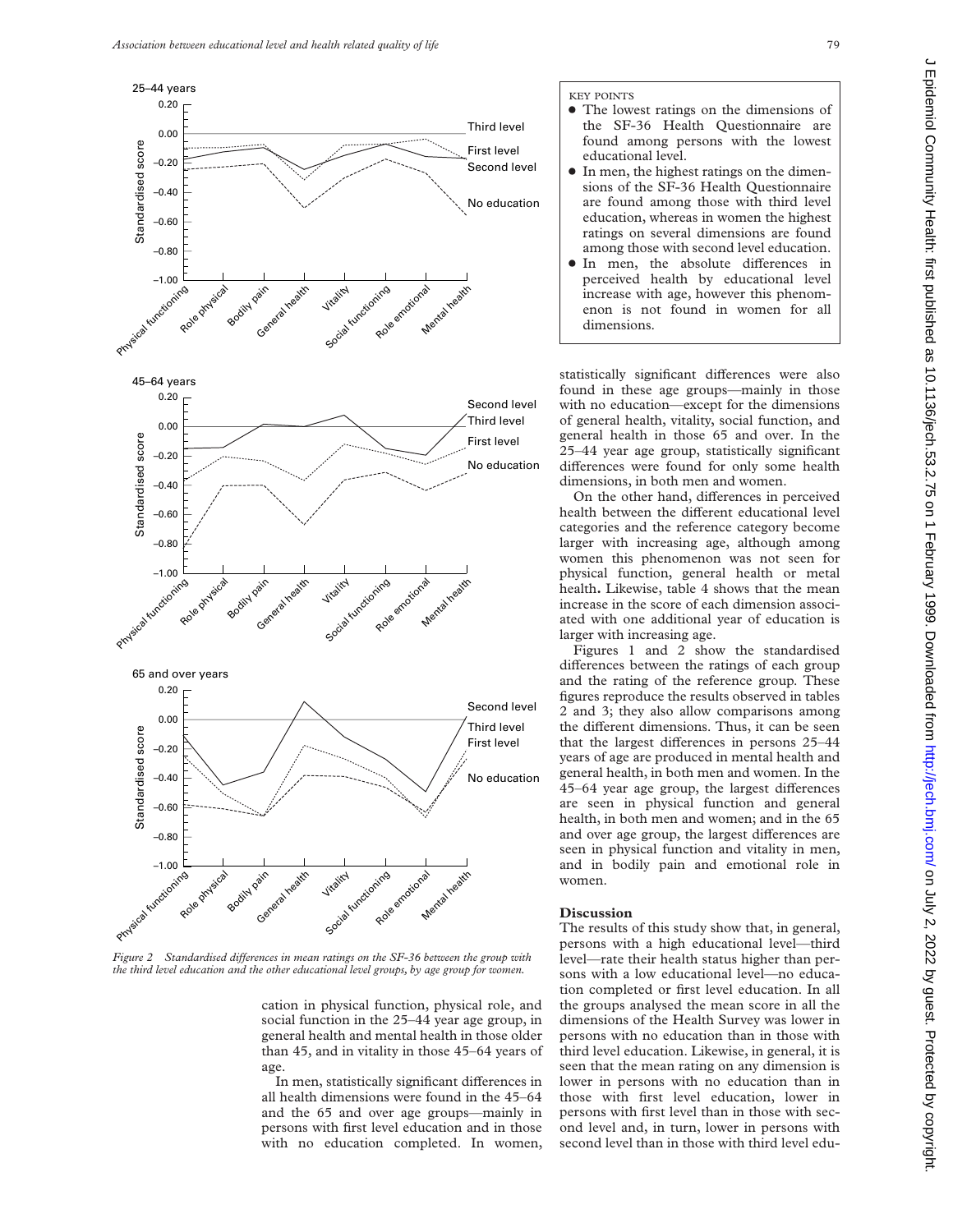cation. These results are in good agreement with findings in the history of public health research, that is, that the lower socioeconomic strata are associated with lower health status, $1-6$ and that there is no threshold above which persons are safe from health problems; rather, the relation between socioeconomic level and health is linear.<sup>5 21</sup>

Exceptions to this general pattern are seen in some dimensions in women. For example, in general health and mental health, beginning at age 45, women with second level education have a higher rating than women with third level education. Although the differences were not statistically significant, probably because of small numbers, they may be related with a higher frequency of health problems among women with third level education than in those with second level education; specifically, in the 1993 National Health Survey in Spain, women older than 45 with third level education reported a greater frequency of chronic diseases than women with second level education.<sup>22</sup> A recent study has also shown that female professionals and managers report more physical symptoms than other working women.<sup>23</sup> Likewise, in the first cross sectional study made with data from the Whitehall II Study it was seen that women 35 to 55 years of age with the highest employment level had poorer self reported health than women with intermediate occupations on the hierarchical scale.<sup>24</sup> The authors point out that for women there may be more health selection into employment than there is for men, making measures of current occupational status less adequate for describing the socioeconomic status gradient in health for women. However, this is not the best explanation for our study as it includes all women—both those with and without paid work. Furthermore, curiously, in a nationally representative British sample of men and women aged 36 years, women with higher education were not in the best health group either.<sup>25</sup> To the authors it was unclear whether these women had a higher tendency to report minor or moderate health problems than less educated female peers or whether the prevalence of at least one problem was indeed more common.

Our results may very well be because of a cohort effect, as the few Spanish women with university education at that age (2.5% according to the last census in 1991) have had a greater lifetime exposure to stressful life events than women with second level education. The effort required to compete in an occupational sector dominated by men, in addition to responsibility for household domestic chores at a time when family responsibilities were assumed exclusively by women, could explain this greater exposure to risk factors of a psychosocial nature. It has been hypothesised that the difficulties faced by women in confronting the multiple demands and conflicts derived from their role as mothers and workers may be prejudicial to their health.<sup>26</sup> However, it is not known why Spanish women 25–44 years of age with second level education have a better rating than women with third

level education in physical function and social function.

Another finding of this study is that the health dimensions with the greatest differences by educational level vary with age. Thus, in the  $25-44$  year age group the largest differences are seen in mental health and general health, in both men and women. It is quite possible that the low frequency of physical health problems in this age group limits the possibility of finding differences in dimensions other those related with mental health. It is also possible that at this age persons with fewer educational or material resources have not yet acquired the skills and abilities necessary to reduce the mental health impact of certain family, social and work related events. The differences in perceived general health probably merely reflect these differences in mental health.

On the other hand, in the 45–64 year age group, the largest differences are observed in physical function as well as general health. At this age certain health problems begin to appear that mainly affect physical function, such as heart and respiratory diseases.<sup>27</sup> The prevalence of these diseases is higher in persons in the lower socioeconomic strata, which may explain why the differences by educational level are larger on this dimension. Thus, the differences in perceived general health would only be reflecting this greater frequency of health problems in individuals with lower educational level.

In men 65 and over, physical function is still the dimension with the largest differences by educational level, while in women in this age group the largest differences are in bodily pain. These results are especially important given the high frequency of diseases and health problems that cause disability in this age group, especially in women. One possible explanation for this finding could be that women with a lower educational level rate the pain resulting from these health problems as more important in their lives than the functional disability they produce.

The third outstanding finding of this study is that the association between all SF-36 dimension scores and educational level is highest in persons 65 and older and lowest in persons aged 25–44, except among women for physical function, general health, and mental health. This result stands in contrast with the empirical evidence showing that the relative differences in health by educational level decrease with age.<sup>28-30</sup> The explanation for this increase in absolute differences with age can be attributed to the influence of the magnitude of health problems in this measure. Most of the less healthy persons in the lower socioeconomic levels probably become ill or die while they are young adults, while less healthy persons in the higher socioeconomic levels survive because of better social and economic conditions.<sup>28 29 31</sup> This is why the relative differences are very large in this period; in contrast, given the small magnitude of health problems, the absolute differences are low. Beginning at this age, because of this selective survival proc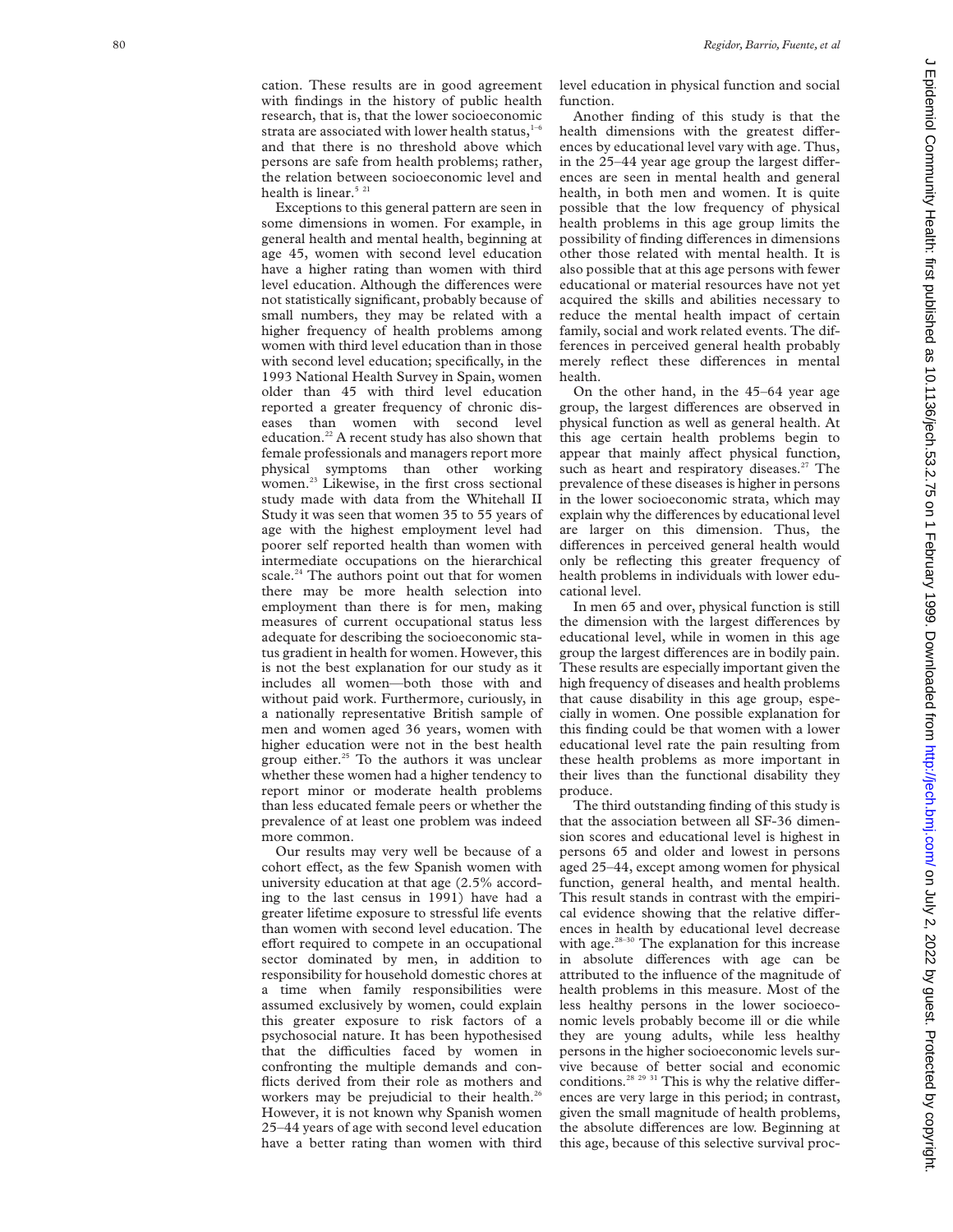ess, the proportional growth in the frequency of health problems in persons with low educational level is less than in those with high educational level, causing the relative differences to decrease; in contrast, as the frequency of health problems increases, the absolute differences also rise.

However, this explanation may very well not apply to women because in persons aged 65 and older the absolute differences by educational level in some dimensions are less than in younger age groups. These results probably reflect a low health status in women with third level education in that age group because of their accumulated exposure to psychosocial risk factors, as mentioned earlier. However, as these results affect only certain dimensions, it may also be that the SF-36 Health Survey is limited in the extent to which it can detect some health dimensions in elderly women, such as physical functioning, general health, and mental health.

In interpreting these results, some considerations with regard to the sample design should also be kept in mind. For example, it is quite possible that people with no education completed are over-represented in the final sample because the interviewers were more likely to find them at home than other population groups. If they were at home because of health related problems, the differences observed with respect to persons with third level education would be overestimated. It should also be noted that the failure to find any statistically significant differences in many dimensions in women over 65 years of age may be because of the small sample size of women with third level education. Finally, it should be noted that, although we are dealing with a noninstitutionalised population, the influence that this may have had on the results is unknown because we do not know if the rate of institutionalisation in persons over 65 years of age varies by educational level.

Finally, mention should be made of the difficulty of analysing changing trends in population health status using the SF-36 Health Survey because it is possible that any change will be very small in heterogeneous population samples and, therefore, the effect size will be barely perceptible.<sup>32</sup> However, Jenkinson has pointed out that the SF-36 is sensitive to social variations in health and that it can detect changes at the population level as long as they are analysed in those population groups with the poorest health.<sup>33</sup> This author tested his hypothesis by evaluating the differences between people in the 25th percentile on each dimension in social classes I and V. Similarly, the relatively high frequency of health problems in the groups used in our study makes it possible to detect changes in their health status, particularly in the age groups 45–64 years and in those over 64, in whom effect sizes higher than 0.2 have generally been shown.

Some authors have criticised the use of generic indicators of health status, based on instruments to measure quality of life, as a means for assigning health service resources

because such instruments do not give information about specific health problems.<sup>32 3</sup> However, although it is essential to determine the health resources needed for particular interventions to alleviate and mitigate many forms of morbidity, consideration of medical interventions alone does not take account of either the socioeconomic determinants of health and illness or alternative interventions aimed at those determinants. Thus, it may be very useful to monitor differences in various health dimensions by socioeconomic level to demonstrate the need to implement certain economic and social interventions and to evaluate the overall health impact of some of these interventions. The same as with economic indicators, policy makers and planners in the health arena should support and stimulate initiatives aimed at increasing health overall, and not only those dimensions most closely related with the provision of health services.

### Funding: none.

Conficts of interst: none.

- 1 Marmot MG, Shipley MJ, Rose G. Inequalities in death -<br>specific explanations of a general pattern. *Lancet* explanations of a general pattern. *Lancet* 1984;i:1003–6.
- 2 Feldman J, Makuc DM, Kleinman JC, *et al*. National trends in educational differentials in mortality. *Am J Epidemiol* 1989;129:919-33.
- 3 Marmot MG, Davey Smith G, Stansfeld S, *et al*. Health inequalities among British civil servants: the Whitehall II
- study. *Lancet* 1991;**337**:1387–93. 4 Feinstein JS. The relation between socio-economic status and health: a review of the literature. *Milbank Q* 1993;**71**:279–322.
- 5 Adler NE, Boyce WT, Chesney MA, *et al*. Socio-economic inequalities in health. *JAMA* 1993;**269**:3140–5.
- 6 Mackenbach JP, Kunst AE, Cavelaars AEJM, *et al,* EU Working Group on Socioeconomic Inequalities in Health. Socioeconomic inequalities in morbidity and mortality in
- Western Europe. Lancet 1997;**349**:1655–9. 7 Syme SL. Social determinants of disease. In: Last JM, Wal-lace RB, eds. *Public health and preventive medicine*. 13th ed. Connecticut: Prentice Hall International, 1992:687–700.
- 8 Syme SL. Rethinking disease: where do we go from here? *Ann Epidemiol* 1996;**6**:463–8. 9 Hunt SM, Mckenna SP, McEwen J, *et al*. A quantitative
- approach to perceived health status: a validation study. *J*
- *Epidemiol Community Health* 1980;**34**:281–6. 10 Bergner M, Bobbit RA, Pollard WE, *et al*. The Sickness Impact Profile: development and final revision of a health<br>status measure. Med Care 1981;19:787-805.
- status measure. *Med Care* 1981;**19**:787–805. 11 Ware JE, Sherbourne CD. The MOS 36-item short-form health survey (SF-36): I. Conceptual framework and item selection. *Med Care* 1992;**30**:473–83.
- 12 Hennessy CH, Moriarty DG, Zack MM, *et al*. Measuring health-related quality of life for public health surveillance. *Public Health Rep* 1994;**109**:665–72.
- 13 Instituto Nacional de Estadistica. Encuesta de Poblacion Activa. *Tablas Anuales 1995.* Madrid: INE, 1996.
- 14 Krieger N, Williams DR, Moss NE. Measuring social class in US public health research: concepts, methodologies, and guidelines. *Annu Rev Public Health* 1997;**18**:341–78.
- 15 Alonso J, Prieto L, Anto JM. La version española del SF-36 Health Survey (Cuestionario de Salud SF-36): un instrumento para la medida de los resultados clRnicos. *Med Clin (Barc)* 1995;**104**:771–6.
- 16 Alonso J, Regidor E, Barrio L,*et al*. Valores poblacionales de referencia de la version española del Cuestionario de Salud
- SF-36. *Med Clin (Barc)* (in press). 17 Ware JE, Kosisnski M, Keller SD. *SF-36 Physical and mental health summary scales: a user's manual.* Boston, MA: The Health Institute, New England Medical Center, 1994.
- 18 Medical Outcomes Trust. *Puntuacion del Cuestionario de Salud SF-36.* Version Española (España). Boston, MA: Medical Outcomes Trust, 1996.
- 19 Cohen J. *Statistical power analysis for the behavioral sciences*. Hillsdale, New Jersey: Lawrence Elrbaum Associates, 1988.
- 20 Kazis LE, Anderson JJ, Meenan RF. Effect sizes for interpreting changes in health status. *Med Care* 1989;**27**  $(suppl 3):S178-89.$
- 21 Macintyre S. Understanding the social patterning of health: the role of the social sciences. *J Public Health Med* 1994;**16**: 53–9.
- 22 Regidor E, Gutierrez-Fisac JL, Rodriguez C, *et al*. La desigualdad social y la salud en España. In: Navarro C,